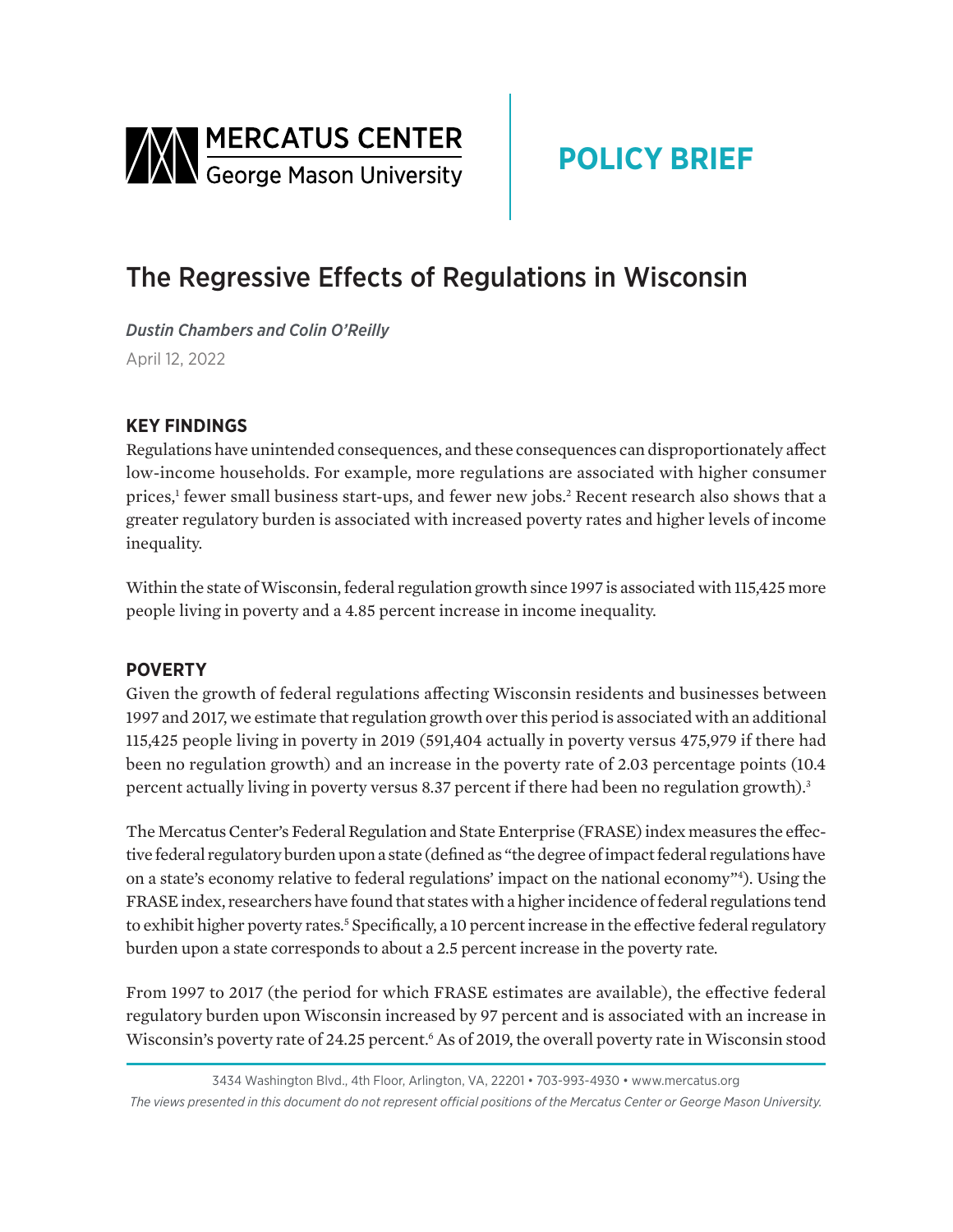<span id="page-1-0"></span>at 10.4 percent[.7](#page-2-0) If the increase in the regulatory burden had not occurred, our research suggests that the poverty rate could have been as low as [8](#page-2-0).37 percent in 2019.<sup>8</sup> Though this may not seem like a large difference in relative terms, it would have amounted to *115,425 fewer people living in poverty in Wisconsin in 2019*.

#### **INCOME INEQUALITY**

We estimate that the accumulation of federal regulation affecting Wisconsin residents and busi-nesses between 1[9](#page-2-0)97 and 2017 is associated with a 4.85 percent increase in income inequality.<sup>9</sup>

Using the FRASE index, researchers have found that states with a higher incidence of federal regulations also have higher levels of income inequality. Specifically, a 10 percent increase in the effective federal regulatory burden upon a state corresponds to an approximate 0.5 percent increase in the state's Gini coefficient (the most commonly used measure of income inequality).<sup>[10](#page-2-0)</sup>

In view of the link between rising poverty and federal regulations, the increase in income inequality in Wisconsin is not surprising. From 1997 to 2017, the effective federal regulatory burden upon Wisconsin increased by 97 percent,<sup>11</sup> *and that increase is associated with a 4.85 percent increase in Wisconsin's level of income inequality*. [12](#page-2-0) As of 2018, Wisconsin was the 42nd most unequal state in terms of income inequality  $(1 = \text{most inequality}, 50 = \text{least inequality})$ .<sup>13</sup>

#### **ABOUT THE AUTHORS**

Dustin Chambers is a professor of economics in the Perdue School of Business at Salisbury University, a senior affiliated scholar at the Mercatus Center at George Mason University, and a policy adviser at the Heartland Institute. Chambers is an applied econometrician who has published widely on the topics of income inequality, poverty, and economic growth. His most recent research focuses on the regressive effects of government regulations, including their unintended impact on consumer prices, entrepreneurship, and social mobility vis-à-vis income inequality and poverty. He earned his MA in economics from UCLA and his PhD in economics from the University of California at Riverside.

Colin O'Reilly is an associate professor of economics in the Heider College of Business at Creighton University and a scholar at Creighton's Menard Family Institute for Economic Inquiry. Since receiving his PhD in economics from Suffolk University in 2014, he has published more than a dozen articles studying institutions and economic development in such peer-reviewed journals as *World Development*, *Economica*, and *Public Choice*. His current research studies the relationship between regulation, rent-seeking, and income inequality.